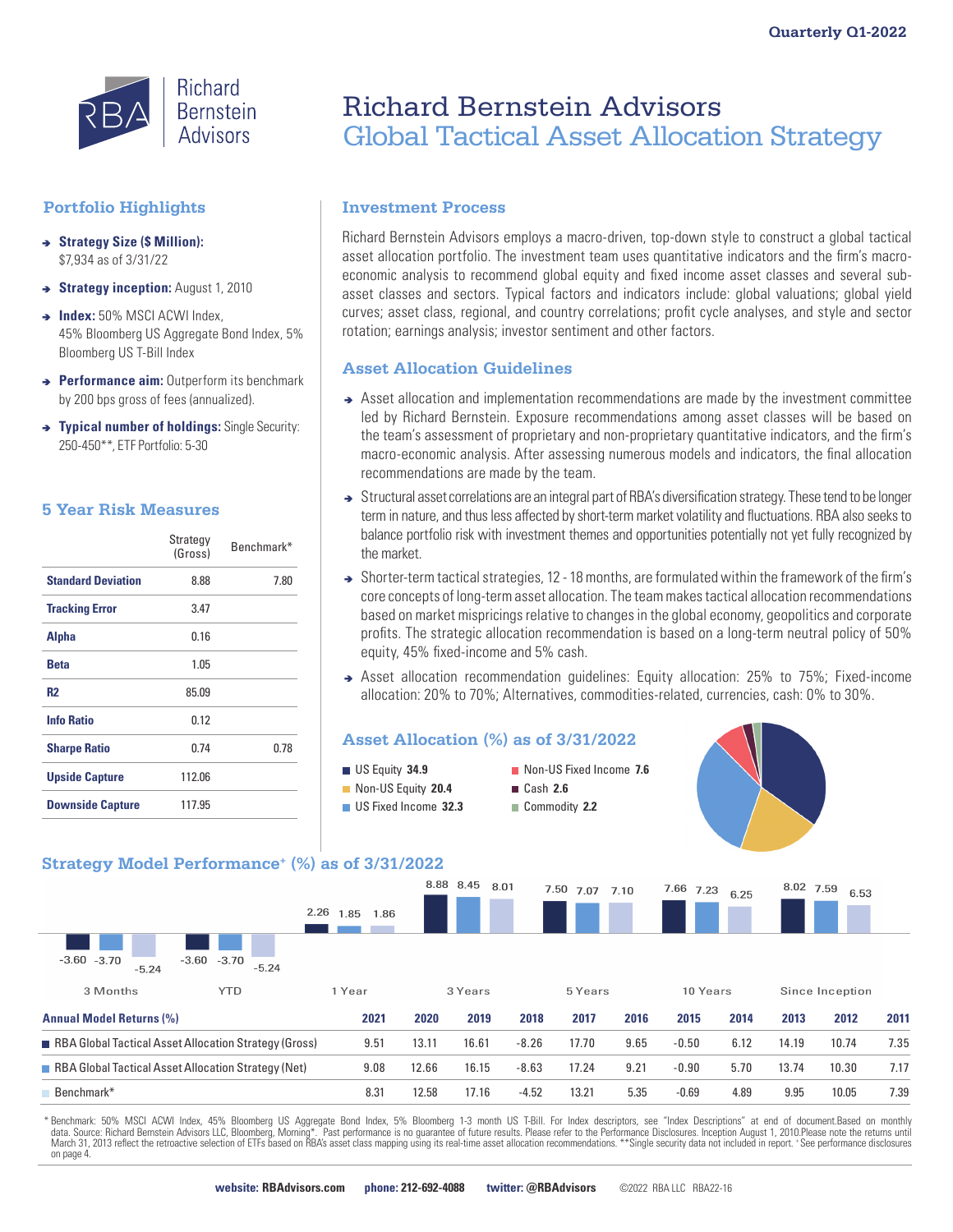### **Strategy Policy Guidelines (%)**

- Normal tactical deviations will be within 10% of RBA long-term neutral policy
- → "High-Conviction" tactical deviations will be within 25% of RBA long-term neutral policy
- Benchmark: 50% MSCI ACWI Index, 45% Bloomberg U.S. Aggregate Bond Index, 5% Bloomberg 1-3 month U.S. Treasury Bill Index

| <b>Asset Class</b>                                      | Long-Term "Neutral"<br><b>Allocation Ranges</b> | "High-Conviction"<br><b>Allocation</b><br><b>Ranges</b> | <b>Current Model</b><br><b>Allocation as of</b><br>3/31/2022 | <b>Benchmark</b><br><b>Allocation as of</b><br>3/31/2022 |
|---------------------------------------------------------|-------------------------------------------------|---------------------------------------------------------|--------------------------------------------------------------|----------------------------------------------------------|
| <b>Total Equity</b>                                     | 50                                              | $25 - 75$                                               | 55.2                                                         | 50.0                                                     |
| U.S. Equity                                             |                                                 | $0 - 75$                                                | 34.9                                                         | 30.7                                                     |
| Non-U.S. Equity                                         |                                                 | $0 - 75$                                                | 20.4                                                         | 19.3                                                     |
| <b>Total Fixed Income</b>                               | 45                                              | $20 - 70$                                               | 39.9                                                         | 45.0                                                     |
| U.S. Fixed Income                                       |                                                 | $0 - 70$                                                | 32.3                                                         | 41.7                                                     |
| Non-U.S. Fixed Income                                   |                                                 | $0 - 70$                                                | 7.6                                                          | 3.3                                                      |
| <b>Total Cash/Other (Commodities, Currencies, etc.)</b> | 5                                               | $0 - 30$                                                | 4.8                                                          | 5.0                                                      |
| Cash                                                    |                                                 | $0 - 30$                                                | 2.6                                                          | 5.0                                                      |
| Other                                                   |                                                 | $0 - 30$                                                | 2.2                                                          | 0.0                                                      |

# **Relative Equity Sector and Region Exposure vs MSCI ACWI Index (%)**



### **Relative Equity by Sector (%) Relative Equity by Region (%) Relative Equity by Region (%)**

6.2





# **Top 10 Holdings1 as of 3/31/2022 (%)**

| iShares MSCI USA Quality Factor ETF                 | 11.9 | Janus Henders           |
|-----------------------------------------------------|------|-------------------------|
| Wisdom Tree Floating Rate Treasury Fund             | 9.0  | iShares 7-10 Ye         |
| iShares MSCI International Quality Factor ETF       | 8.5  | iShares iBoxx           |
| iShares Interest Rate Hedged Corporate Bond ETF     | 6.0  | <b>SPDR S&amp;P Red</b> |
| VanEck Vectors Emerging Markets High Yield Bond ETF | 5.5  | PIMCO 0-5 Yea           |

| Janus Henderson AAA CLO ETF                          | 4.7 |
|------------------------------------------------------|-----|
| iShares 7-10 Year Treasury Bond ETF                  | 4.2 |
| iShares iBoxx \$ Investment Grade Corporate Bond ETF | 3.9 |
| <b>SPDR S&amp;P Regional Banking ETF</b>             | 3.6 |
| PIMCO 0-5 Year High Yield Corporate Bond Index ETF   | 33  |

Source: Richard Bernstein Advisors LLC, Bloomberg. Weightings are calculated on an equity-only basis. Allocations are subject to change due to active management. Percentages may not total 100% due to rounding. Benchmark: 50% MSCI ACWI Index, 45% Bloomberg U.S. Aggregate Bond Index, 5% Bloomberg 1-3 month U.S. Treasury Bill Index. Sector references are in accordance with the Global Industry Classification Standard (GICS®) www.msci.com/gics

<sup>1</sup> Holdings information may differ if presented as of trade date. Due to rounding, holdings of less than 0.005% may show as 0.00%. Portfolio information subject to change due to active management. Percentages may not total 100% due to rounding.

The specific securities mentioned are not representative of all the securities purchased, sold or recommended for advisory clients.

**website: RBAdvisors.com phone: 212-692-4088 twitter: @RBAdvisors** ©2022 RBA LLC RBA22-16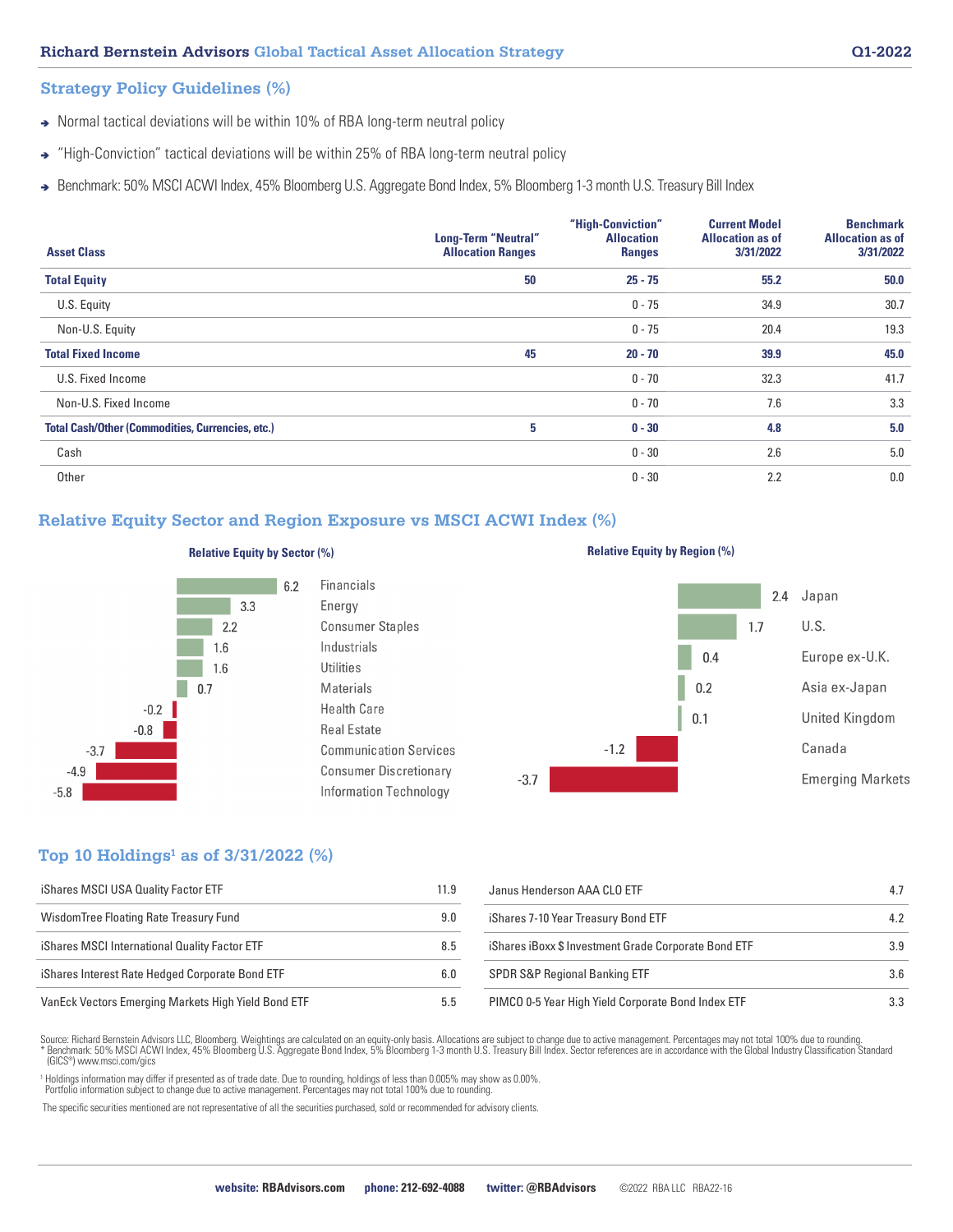# **Current Themes (As of 3/31/2022)**

### **U.S. Equities**

- ↑ Overweight equities overall, and modestly overweight US equities.
- ↑ Overweight investments that benefit from higher inflation, including Energy and Financials.
- $\uparrow$  Significantly increased exposure to high quality and less economically sensitive investments, including Consumer Staples and Utilities.
- $\vee$  We attempt to reduce portfolio risk by maintaining low exposure to expensive and popular market themes, including Information Technology, Consumer Discretionary and Communication Services.

#### **Non-U.S. Equities**

- $\blacklozenge$  Modestly underweight non-US equities.
- Underweight Emerging Markets.
- ↑ Overweight Japan.

#### **Fixed Income**

- Underweight versus blended benchmark.
- ↑ Overweight US and Emerging Market corporate credit exposure.
- $\bigvee$  Significantly underweight duration.

### **Commodities/other**

↑ Overweight gold as a hedge against equity volatility and inflation.

# **Asset Class Weightings Q4 2010 - Q1 2022 (As of 3/31/2022)**





### **Portfolio Management**

*RBA Investment Committee* Richard Bernstein Advisors, LLC 1251 Avenue of the Americas, Suite 4102 New York, NY 10020 (212) 692-4000

### **Client Service**

*Rich Walsh* Richard Bernstein Advisors, LLC 1251 Avenue of the Americas, Suite 4102 New York, NY 10020 (732) 598-4131 **institutional@rbadvisors.com**

Source: Richard Bernstein Advisors LLC, Bloomberg. Percent of total net assets. Allocations are subject to change due to active management.